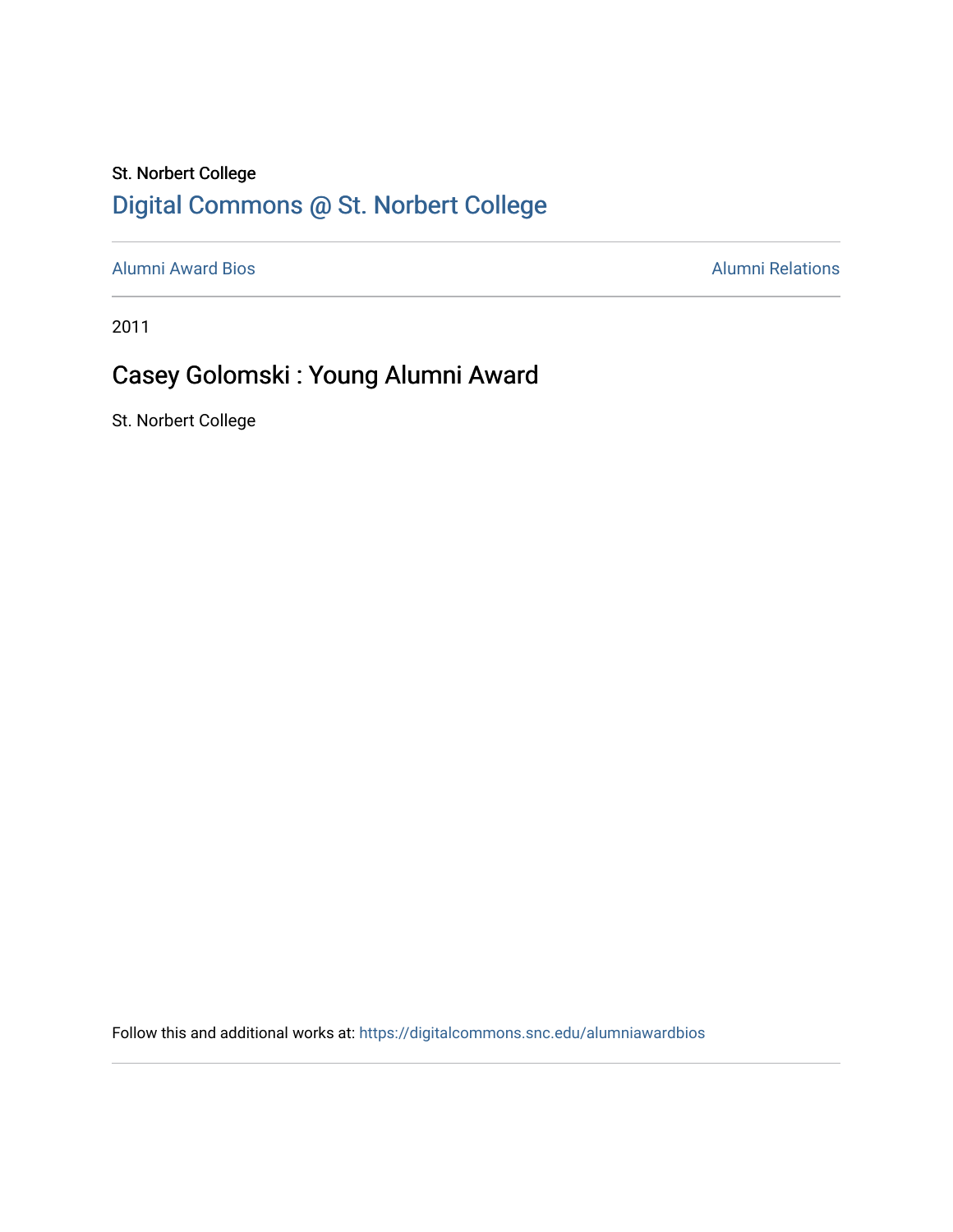



[Academics](https://www.snc.edu/academics) [Admission](https://www.snc.edu/admission) [Campus Life](https://www.snc.edu/campuslife) [Living Norbertine](https://www.snc.edu/livingnorbertine) [Athletics](https://www.snc.edu/athletics) [About](https://www.snc.edu/about)

Q

Giving

to SNC

[Alumni](https://www.snc.edu/alumni/) [Alumni Awards](https://www.snc.edu/alumni/awards/) 2011 Young Alumni Award A

### [Alumni](https://www.snc.edu/alumni/index.html)

#### [Events & Reunions](https://www.snc.edu/alumni/event/index.html) [Behind the Arch](https://www.snc.edu/alumni/event/behindthearch/) [Benefits and Services](https://www.snc.edu/alumni/benefits.html) [Get Involved](https://www.snc.edu/alumni/getinvolved.html) [Give to SNC](http://giving.snc.edu/) [Alumni Awards](https://www.snc.edu/alumni/awards/index.html) [Past Recipients](https://www.snc.edu/alumni/awards/recipients.html) [Knight Lights](https://www.snc.edu/alumni/knightlights/index.html) [Alumni-Owned](https://www.snc.edu/alumni/directory/index.html) [Businesses Network](https://www.snc.edu/alumni/directory/index.html) [Alumni Board](https://www.snc.edu/alumni/alumniboard.html) [Student Alumni](https://www.snc.edu/alumni/saa.html) [Ambassadors](https://www.snc.edu/alumni/saa.html) [Staff](https://www.snc.edu/alumni/contactus.html)

# 2011 Young Alumni Award



#### Dr. Casey Golomski '06 [View Casey's acceptance speech](http://www.youtube.com/watch?v=K5DETm291ZE)

Casey Golomski '06 epitomizes the St. Norbert ideal of a "citizen scholar" … a person of exceptional academic accomplishment who is at the same time deeply engaged in the world around him.

Casey has been the recipient of two Fulbright awards and grants from the Andrew W. Mellon Foundation; in 2010, he also won the Carrie Hunter-Tate Award for academic and professional achievement given by the American Anthropological Association.

He distinguished himself additionally in his burgeoning academic career by teaching at Northeastern University and the University of

Massachusetts at Boston. Currently, he serves as assistant professor of anthopology at the Univeristy of New Hampshire. Casey's dissertation was "Right Passages: The Work of Ritual in Swaziland's Age of HIV-AIDS."

Swaziland has the world's highest HIV prevalence, and Casey's work focuses on the ways the epidemic influences ritual and religious practices across the life-course, such as how people invest in an emergent life insurance market to accomplish burials.

With typical (for him) academic rigor, Casey prepared for his field research by immersing himself in southern African history, ethnography and the Zulu and SiSwati languages, spoken by some 13 million people.

His goal in carrying out his research is to help bridge cultural divides and bring greater understanding of the unique forces that impact humanitarian crises and the search for solutions.

As Casey says: "I am most thrilled to do the work that I do because it opens up people's eyes to the world, making the familiar strange and the strange familiar."